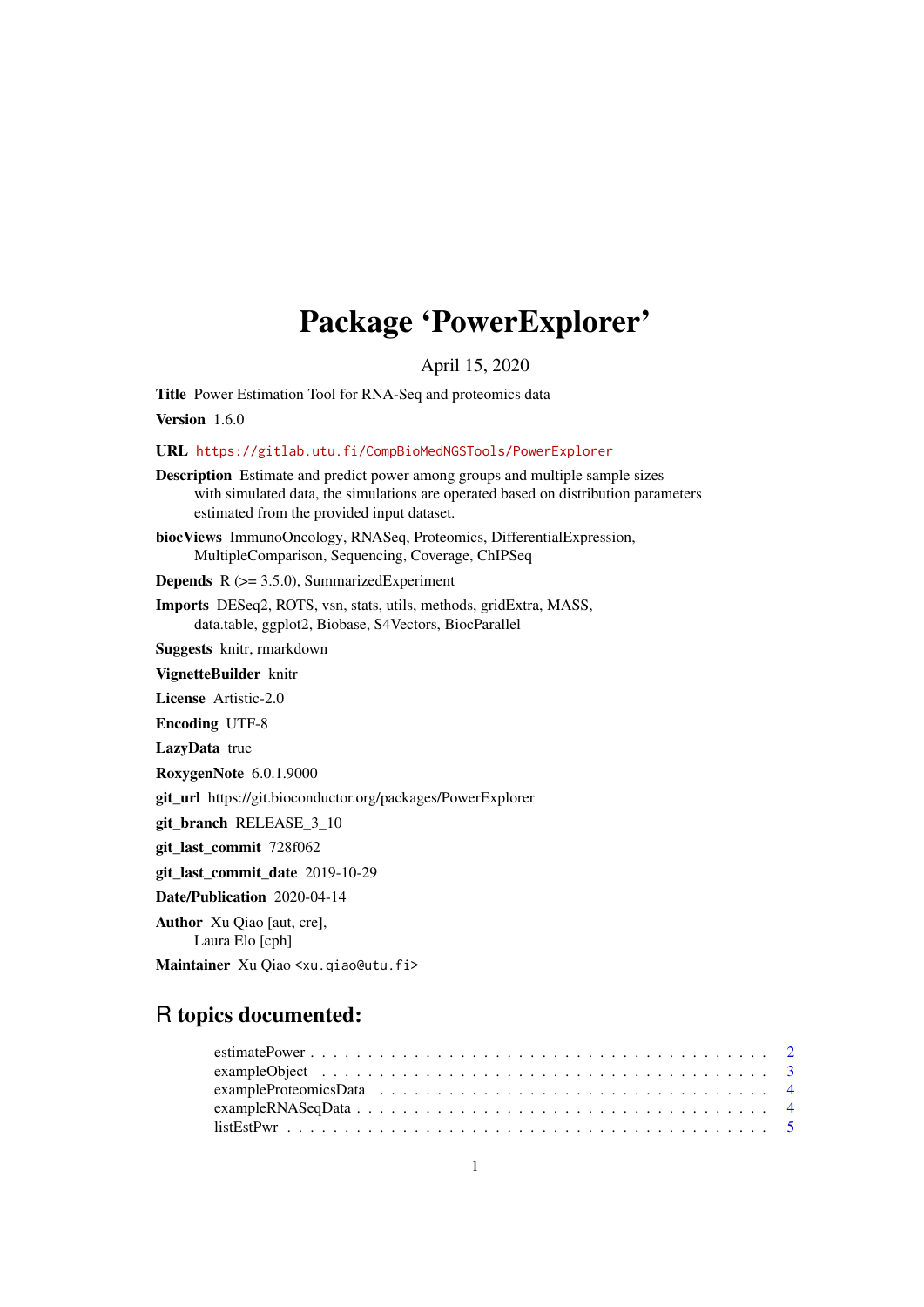#### <span id="page-1-0"></span>2 estimatePower

| Index |  |
|-------|--|
|       |  |
|       |  |
|       |  |
|       |  |
|       |  |
|       |  |

<span id="page-1-1"></span>estimatePower *Estimate Power of the Actual Data*

#### Description

Estimate power of comparison between each two groups based on the data simulated from estimated normal distributions of entrys in the entire dataset

#### Usage

```
estimatePower(inputObject, groupVec, isLogTransformed = FALSE,
 dataType = c("RNASeq", "Proteomics"), minLFC = 0.5, alpha = 0.05,
 ST = 100, seed = 123, enableROTS = FALSE, paraROTS = list(B = 1000, K
 = NULL, paired = FALSE, a1 = NULL, a2 = NULL, progress = FALSE),
 showProcess = FALSE, saveResultData = FALSE, parallel = FALSE,
 BPPARAM = bpparam()
```
#### Arguments

| inputObject      | a numeric raw data matrix or SummarizedExperiment object                                                                                      |
|------------------|-----------------------------------------------------------------------------------------------------------------------------------------------|
| groupVec         | a vector indicating the grouping of samples                                                                                                   |
| isLogTransformed |                                                                                                                                               |
|                  | logical; set to TRUE, if the input data is log transformed.                                                                                   |
| dataType         | "RNASeq" or "Proteomics" indictes the data type of the input data matrix.                                                                     |
| minLFC           | the threshold for log2 fold change, entrys with lower LFC are not included in<br>the power calculation, set to $0$ if no threshold is needed. |
| alpha            | controlled false positive rate.                                                                                                               |
| <b>ST</b>        | the number of simulations of abundance data generation and repeated times of<br>statistical test for each entry (>=100 recommended).          |
| seed             | an integer seed for the random number generator.                                                                                              |
| enableROTS       | logical; if TRUE, Reproducibility-Optimized Test Statistic (ROTS) will be used<br>as the statistical model, used as the statistical model.    |
| paraROTS         | a list object containing addtional parameters passed to ROTS (if enabled), see<br>ROTS.                                                       |
| showProcess      | logical; if TRUE, show the detailed information of each simulation, used for de-<br>bugging only.                                             |
| saveResultData   | logical; if TRUE, save the simulated data into RData with name pattern "simu-<br>lated_Data_numRep_X_numSim_XXX_XXXXX.RData"                  |
| parallel         | logical; if FALSE parallelization is disabled; if TRUE, parallelize calculations us-<br>ing BiocParallel.                                     |
| <b>BPPARAM</b>   | an optional argument object passed bplapply to indicate the registered cores, if<br>parallel=TRUE.                                            |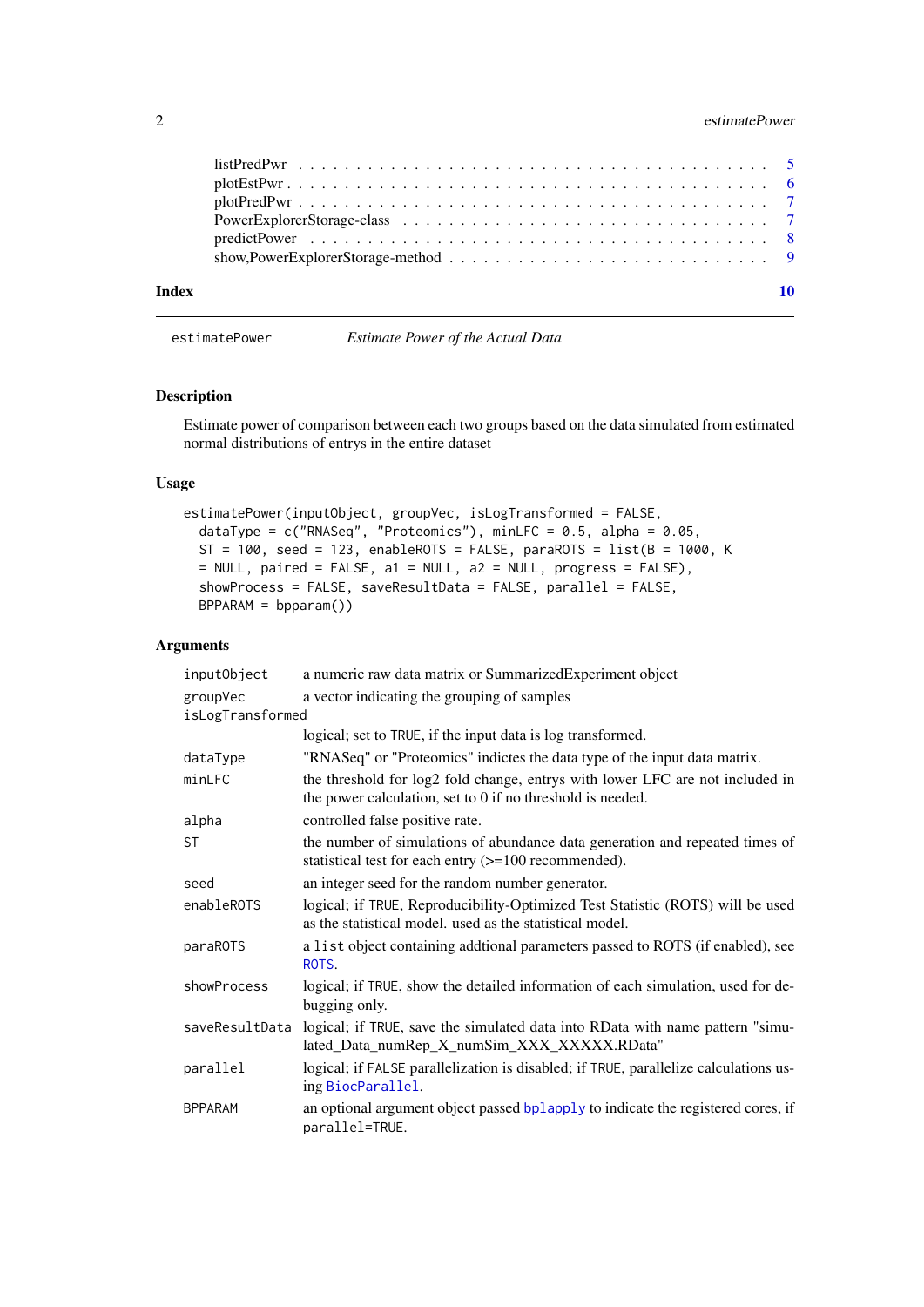#### <span id="page-2-0"></span>exampleObject 3

#### Value

a list of power estimates grouped in comparisons between each two groups

#### See Also

[predictPower](#page-7-1) predict power with incresing sample sizes

#### Examples

```
# Example 1: a random generated Proteomics dataset (10 DE, 100 non-DE)
# Note: Simulation times(ST) is specified as 10 for shorter example runtime,
# ST > 50 is recommended
data(exampleProteomicsData)
dataMatrix <- exampleProteomicsData$dataMatrix
groupVec <- exampleProteomicsData$groupVec
# Run estimation without LFC filtration
resObject <- estimatePower(dataMatrix, groupVec,
                           dataType="Proteomics",
                           isLogTransformed=FALSE,
                           minLFC=0, alpha=0.05,
                           ST=10, seed=123)
```
exampleObject *An Example Predicted Power Object For Tests*

#### Description

This is an example PowerExplorerStorage resulted from an example run on a publically available RNA-Seq datase containing the gene expression in C57BL/6J and DBA/2J Mouse Striatum

#### Usage

```
data(exampleObject)
```
#### Format

An object of class PowerExplorerStorage with 12152 rows and 21 columns.

```
data(exampleObject)
```

```
show(exampleObject)
plotEstPwr(exampleObject)
```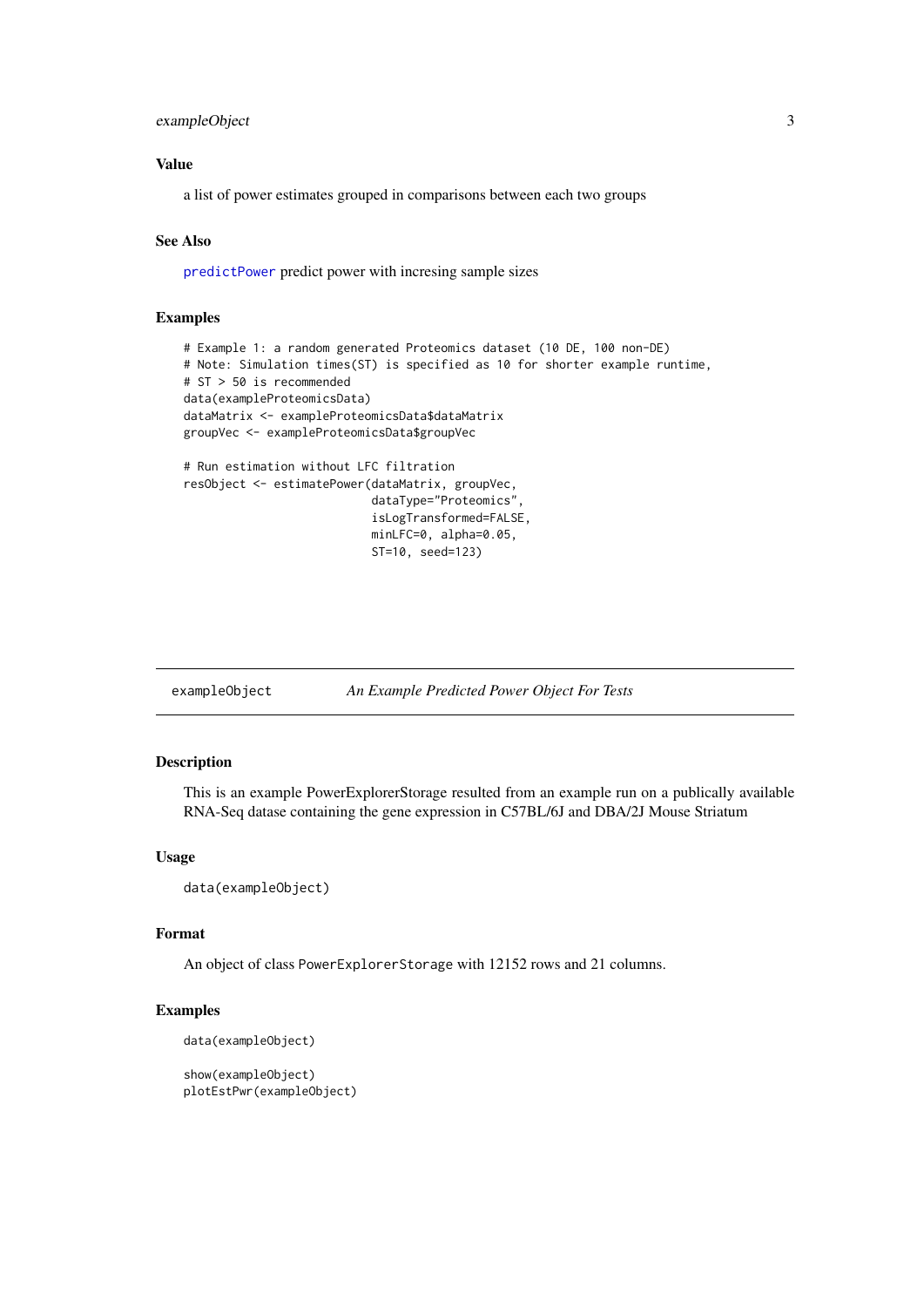<span id="page-3-0"></span>exampleProteomicsData *Randomly Generated Proteomics Dataset*

#### Description

This is a randomly generated proteomics dataset with 130 protein entries (rows) and 15 samples (columns) in 3 sample groups A, B and C, the log2 fold change (LFC) between group B and A is specified as 1, between C and B is also 1, thus the LFC is 2 between C and A.

#### Usage

```
data(exampleProteomicsData)
```
#### Format

An list contains "dataMatrix" and "groupVec"

#### Examples

```
data(exampleProteomicsData)
head(exampleProteomicsData$dataMatrix)
```
exampleRNASeqData *Randomly Generated RNASeq Dataset*

#### Description

This is a randomly generated RNASeq dataset with 130 gene entries (rows) and 15 samples (columns) in 3 sample groups A, B and C, the log2 fold change (LFC) between group B and A is specified as 1, between C and B is also 1, thus the LFC is 2 between C and A.

#### Usage

```
data(exampleRNASeqData)
```
#### Format

An list contains "dataMatrix" and "groupVec"

```
data(exampleRNASeqData)
head(exampleRNASeqData$dataMatrix)
```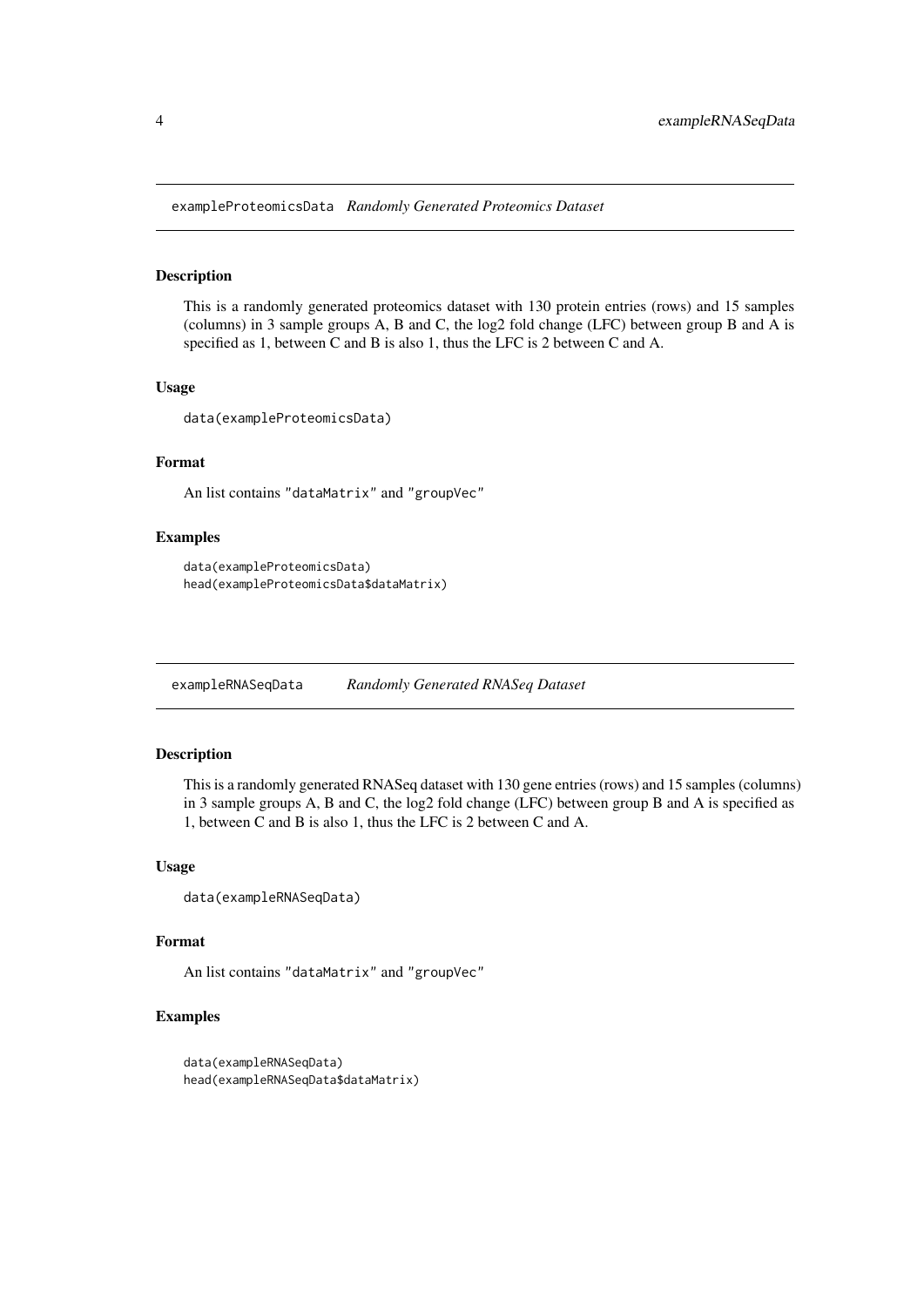<span id="page-4-0"></span>

#### Description

show a top-list of power in numerical order, or list the power selected genes/proteins.

#### Usage

```
listEstPwr(inputObject, decreasing = TRUE, top = 20, selected = NA)
```
#### Arguments

| inputObject | the input input Object.                                                                                    |
|-------------|------------------------------------------------------------------------------------------------------------|
| decreasing  | logical; TRUE, decreasing order; FALSE, increasing order.                                                  |
| top         | the number of genes/proteins in the top list                                                               |
| selected    | default as NA; specify as a list of geneID or protein ID to show power of a list<br>of interested records. |

#### Value

a top list of power / power of a list of interested genes or proteins

#### Examples

```
data(exampleObject)
# show 10 top genes with high power (decreasing order)
listEstPwr(exampleObject, decreasing = TRUE, top = 10)
# show a list of interested genes
listEstPwr(exampleObject,
            selected = c("ENSMUSG00000000303",
                         "ENSMUSG00000087272",
                         "ENSMUSG00000089921"))
```

```
listPredPwr List Predicted Power
```
#### Description

show a top-list of predicted power in numerical order, or list the power selected genes/proteins.

#### Usage

```
listPredPwr(inputObject, decreasing = TRUE, top = 20, selected = NA)
```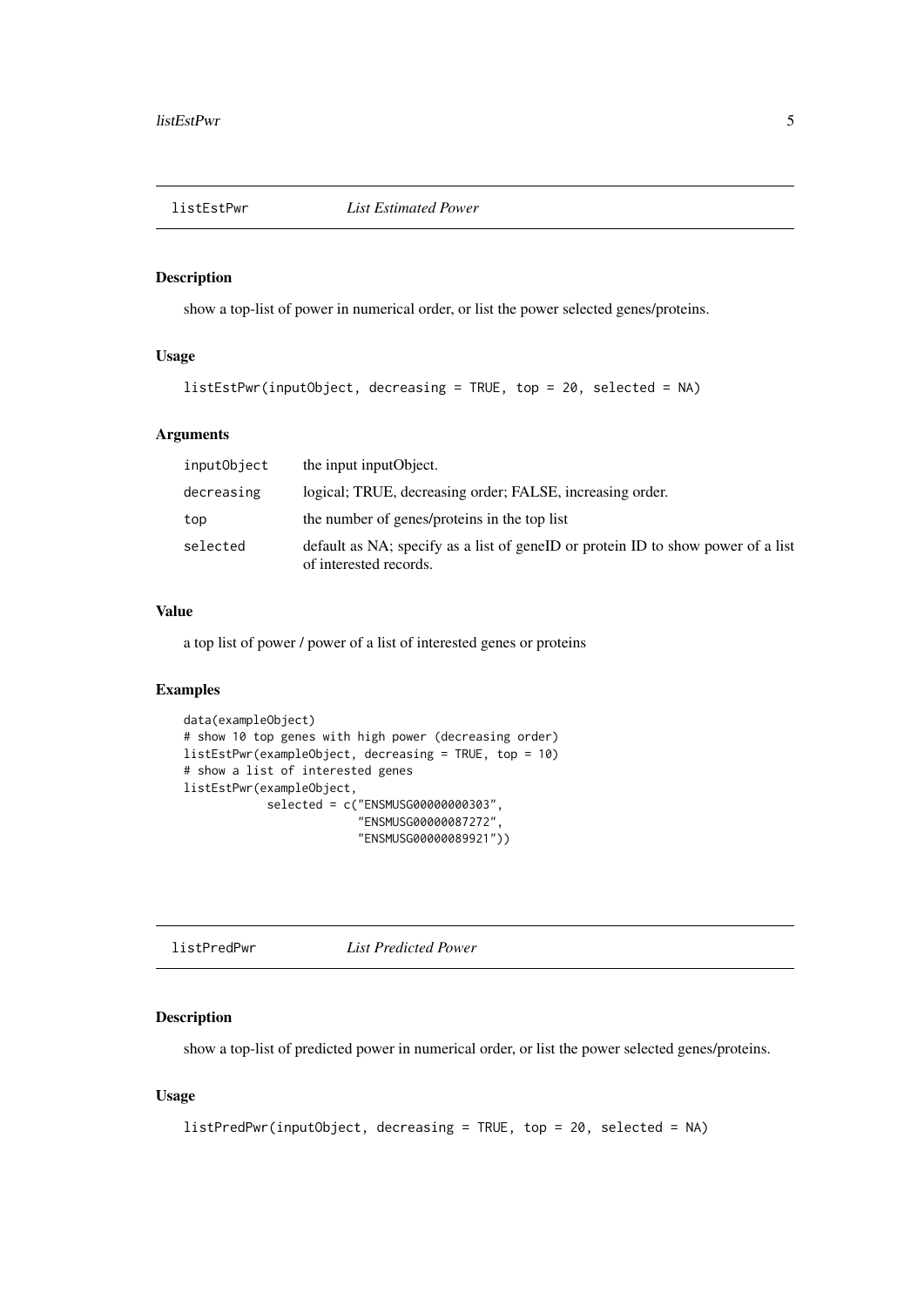#### <span id="page-5-0"></span>Arguments

| inputObject | the input input Object.                                                                                    |
|-------------|------------------------------------------------------------------------------------------------------------|
| decreasing  | logical; TRUE, decreasing order; FALSE, increasing order.                                                  |
| top         | the number of genes/proteins in the top list                                                               |
| selected    | default as NA; specify as a list of geneID or protein ID to show power of a list<br>of interested records. |

#### Value

a top list of power / power of a list of interested genes or proteins for each sample size

#### Examples

```
data(exampleObject)
# show 10 top genes with high power (decreasing order)
listPredPwr(exampleObject, decreasing = TRUE, top = 10)
# show a list of interested genes
listPredPwr(exampleObject,
            selected = c("ENSMUSG00000000303",
                         "ENSMUSG00000087272",
                         "ENSMUSG00000089921"))
```
plotEstPwr *Plot A Summary of Estimated Power*

#### Description

Produce a plot to summary the power estimated by function [estimatePower](#page-1-1), the plot function is called in [estimatePower](#page-1-1), but using it manually is possible

#### Usage

```
plotEstPwr(inputObject)
```
#### Arguments

inputObject a result container object [PowerExplorerStorage](#page-6-1) returned from [estimatePower](#page-1-1).

#### Value

plot(s) of the summarised information on the estimated power

```
data(exampleObject)
plotEstPwr(exampleObject)
```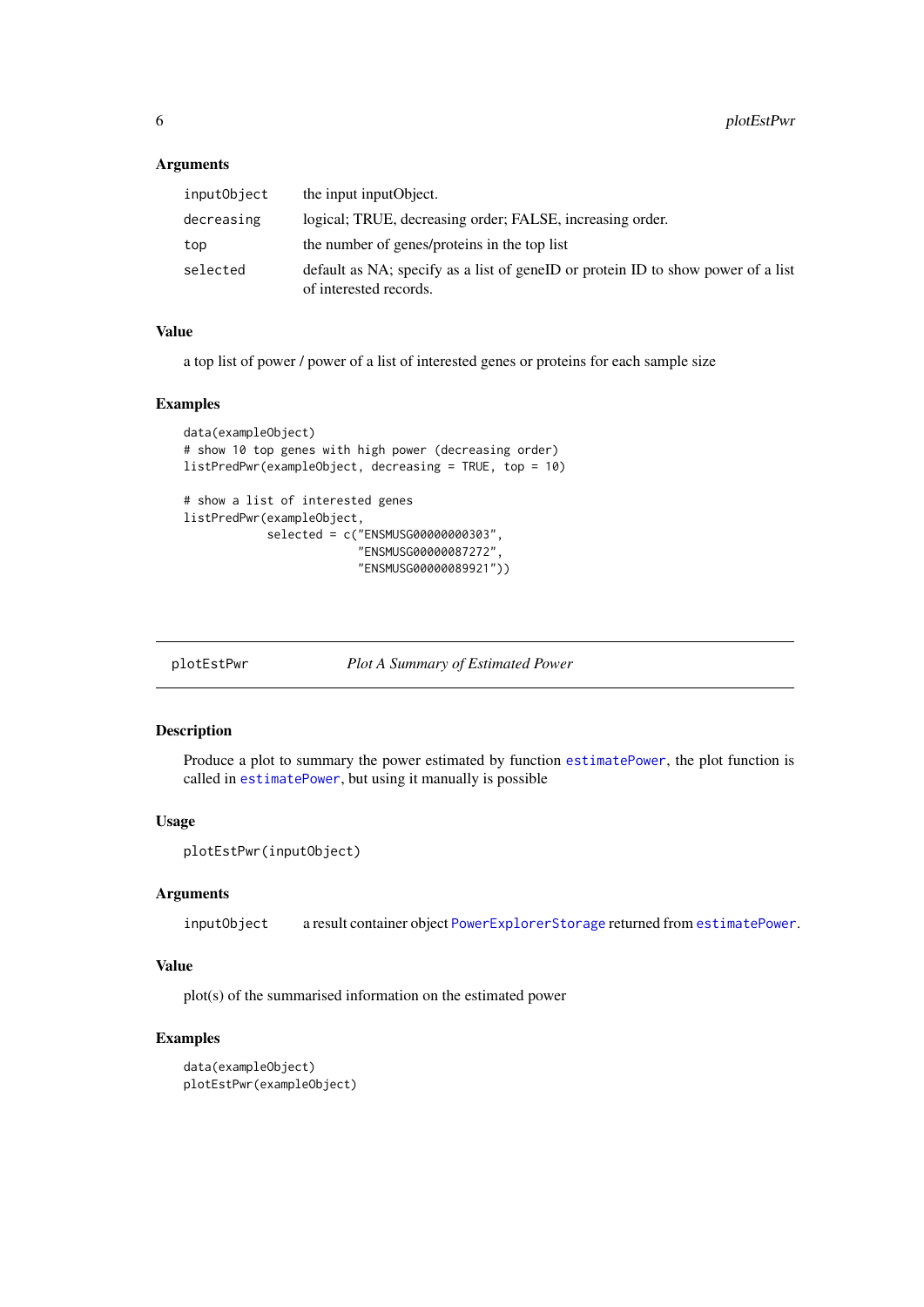<span id="page-6-0"></span>

#### Description

With a complete power list and LFC list returned from [predictPower](#page-7-1), power estimates can be observed dynamically within specified LFC ranges.

#### Usage

```
plotPredPwr(inputObject, minLFC, maxLFC, LFCscale = 1)
```
#### Arguments

| inputObject | a result container object PowerExplorerStorage                                                                                              |
|-------------|---------------------------------------------------------------------------------------------------------------------------------------------|
| minLFC      | default as 0, the left edge of the LFC range within which genes will be included<br>in the graph.                                           |
| maxLFC      | default as NA (the maximun value in data will be used) the right edge of the<br>LFC range within which genes will be included in the graph. |
| LFCscale    | the size of each unit when segmenting predicted power by LFC                                                                                |

#### Value

plot(s) of power density under multiple sample sizes

#### Examples

```
# load an example onject containing
# predicted power under different sample sizes
data(exampleObject)
plotPredPwr(exampleObject)
plotPredPwr(exampleObject)
#It is possible to observe power trend in different scales and ranges of LFCs
plotPredPwr(exampleObject, minLFC=0, maxLFC=2, LFCscale=0.5)
```
PowerExplorerStorage-class

*PowerExplorer Object*

#### <span id="page-6-1"></span>Description

An extended SummarizedExpriment object to contain input dataMatrix, grouping information, estimated power, predicted power, fold change estimates and other estimation parameters.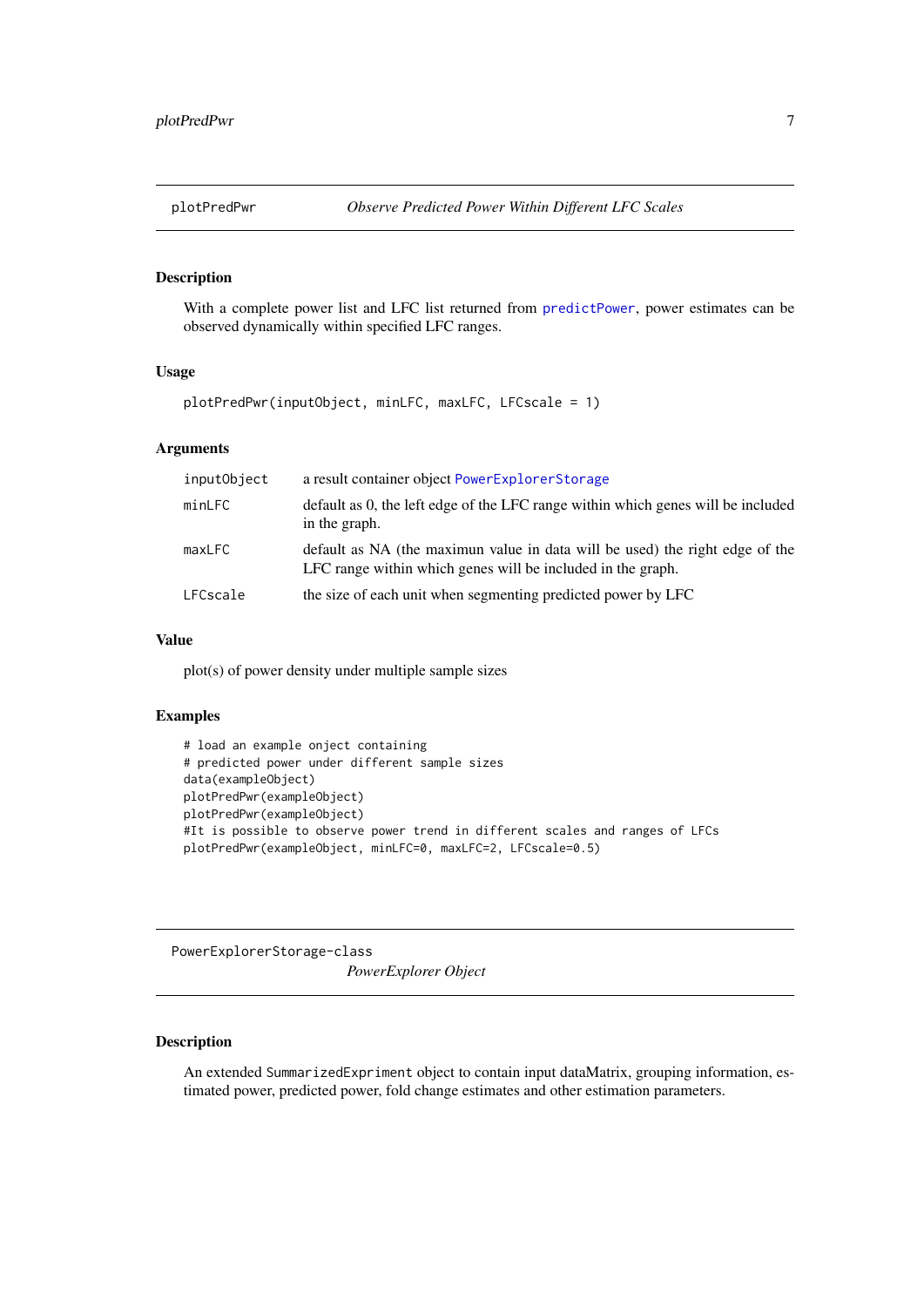<span id="page-7-1"></span><span id="page-7-0"></span>

#### Description

Simlilar to [estimatePower](#page-1-1), power estimations are performed under multiple increasing sample sizes

#### Usage

```
predictPower(inputObject, groupVec, isLogTransformed = FALSE,
 dataType = c("RNASeq", "Proteomics"), enableROTS = FALSE,
 paraROTS = list(B = 1000, K = NULL, paired = FALSE, a1 = NULL, a2 = NULL,progress = FALSE), minLFC = 0.5, rangeSimNumRep = NA, alpha = 0.05,
 ST = 100, seed = 123, parallel = FALSE, BPPARAM = bpparam(),
 showProcess = FALSE, saveResultData = FALSE)
```
#### Arguments

| inputObject      | a numeric raw Proteomics abundance data matrix, in which rows correspond to<br>proteins and columns correspond to samples.             |
|------------------|----------------------------------------------------------------------------------------------------------------------------------------|
| groupVec         | a vector indicating the grouping of samples                                                                                            |
| isLogTransformed |                                                                                                                                        |
|                  | logical; logical; set to TRUE, if the input data is log transformed.                                                                   |
| dataType         | "RNASeq" or "Proteomics" indictes the data type of the input data matrix.                                                              |
| enableROTS       | logical; if TRUE, Reproducibility-Optimized Test Statistic (ROTS) will be used<br>as the statistical model.                            |
| paraROTS         | a list object containing addtional parameters passed to ROTS (if enabled), see<br>ROTS.                                                |
| minLFC           | LFC threshold                                                                                                                          |
| rangeSimNumRep   | a vector of sample sizes under which power will be estimated                                                                           |
| alpha            | controlled false positive rate.                                                                                                        |
| <b>ST</b>        | the number of simulations of abundance data generation and repeated times of<br>statistical test for each protein (>=100 recommended). |
| seed             | an integer seed for the random number generator.                                                                                       |
| parallel         | logical; if FALSE parallelization is disabled; if TRUE, parallelize calculations us-<br>ing BiocParallel.                              |
| <b>BPPARAM</b>   | an optional argument object passed bplapply to indicate the registered cores, if<br>parallel=TRUE.                                     |
| showProcess      | logical; if TRUE, show the detailed information of each simulation, used for de-<br>bugging only.                                      |
| saveResultData   | logical; if TRUE, save the simulated data into RData with name pattern "simu-<br>lated_Data_numRep_X_numSim_XXX_XXXXX.RData".          |

#### Value

a list of power predictions for each sample size, grouped in comparisons between each two groups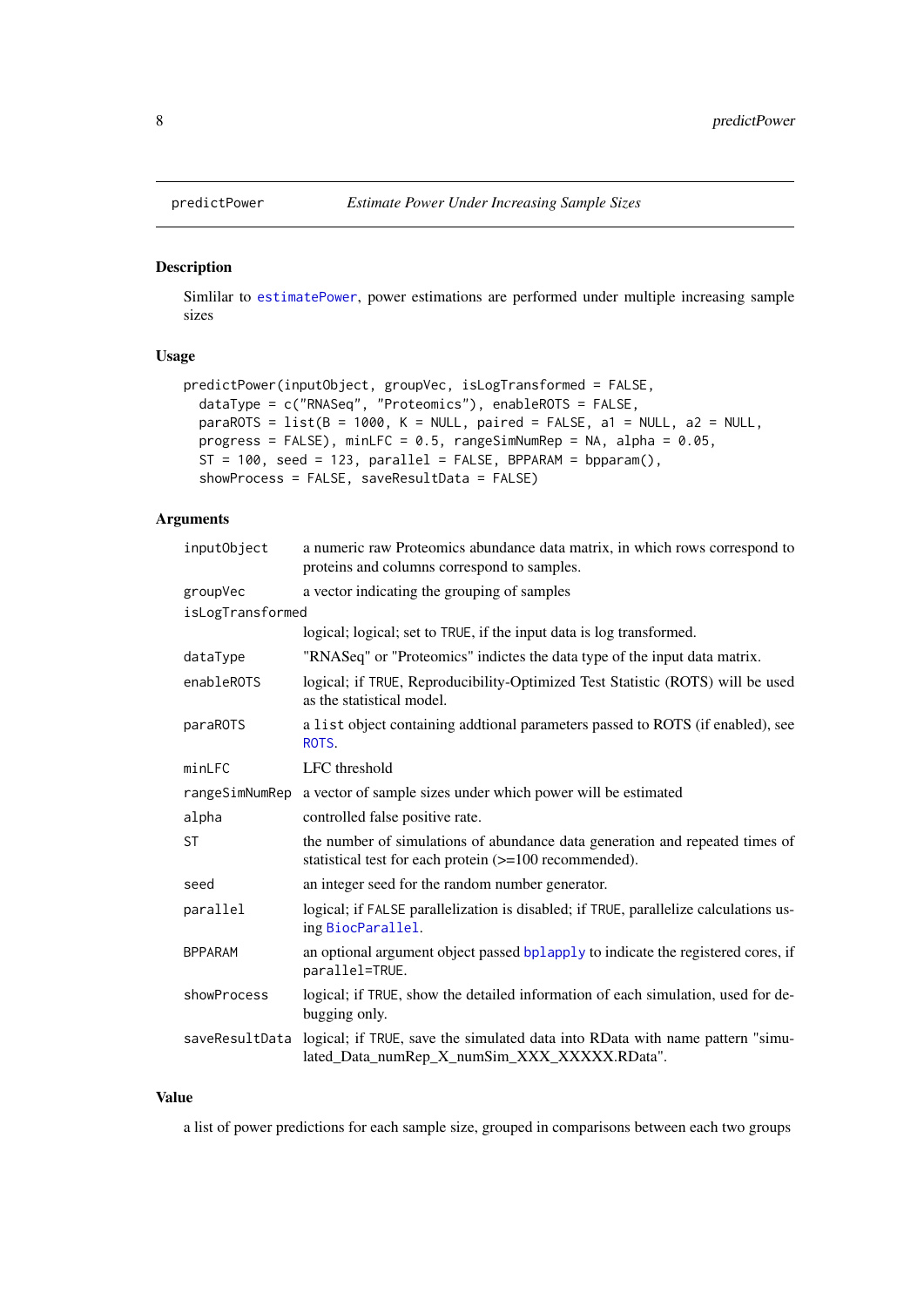<span id="page-8-0"></span>show,PowerExplorerStorage-method 9

#### See Also

[estimatePower](#page-1-1) estimate power based on actual data

#### Examples

```
# Example 1: a random generated Proteomics dataset (10 DE, 100 non-DE)
data(exampleProteomicsData)
dataMatrix <- exampleProteomicsData$dataMatrix
groupVec <- exampleProteomicsData$groupVec
# Run estimation
# Note: Simulation times(ST) is specified as 5 for shorter example runtime
# For better performence, ST > 50 is recommended
predictedPower <- predictPower(dataMatrix, groupVec,
                              isLogTransformed=FALSE,
                              dataType="Proteomics",
                              minLFC=0,
                              rangeSimNumRep=c(5, 10, 15),
                              alpha=0.05, ST=5, seed=123)
```
show,PowerExplorerStorage-method *show method for PowerExplorerStorage*

#### Description

show method for PowerExplorerStorage

#### Usage

```
## S4 method for signature 'PowerExplorerStorage'
show(object)
```
#### Arguments

object a PowerExplorerStorage object as input

#### Value

a summary of input PowerExplorerStorage object

#### Methods (by class)

• PowerExplorerStorage: method for PowerExplorerStorage objects

```
data(exampleObject)
show(exampleObject)
```